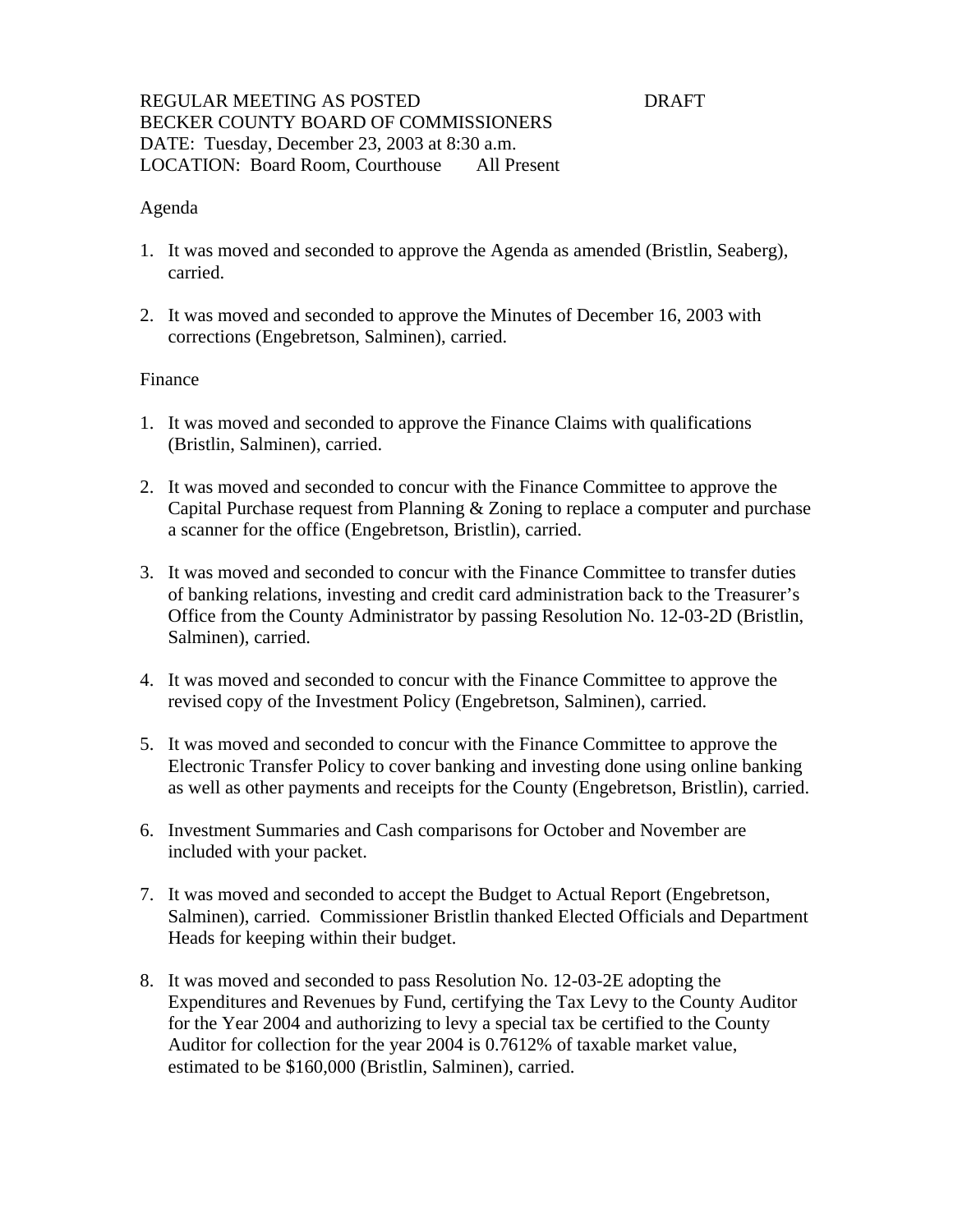# Auditor

- 1. It was moved and seconded to approve the Sunday Tribune as the Official County Paper for Legal Notices, Delinquent Notices and Financials. The Frazee Forum was approved as the Second Publication of Financials. The bid process was followed for the selection of the publications (Engebretson, Salminen), carried.
- 2. There were no Licenses & Permits.

# Highway

- 1. It was moved and seconded to approve the Agenda as amended (Salminen, Bristlin), carried.
- 2. It was moved and seconded to pass Resolution No. 12-03-2A, accepting completed project No. SAP 03-622-20 and authorizing final payment of \$38,473.12 be prepared by the County Engineer to Sherbrooke Asphalt, Inc. Construction (Bristlin, Salminen), carried.
- 3. It was moved and seconded to pass Resolution No. 12-03-2F, Revoking and Designating County State Aid Highways. CSAH 26 described as a County State Aid Highway should be revoked and designated a County Road under provisions of M.S.A. ss 162.02; and that 143 and 132 hereinafter described as County Roads should be revoked as County Roads and designated as County State Aid Highway under provisions of M.S.A. 162.02 (Engebretson, Seaberg), carried. Commissioner Winter thanked Brad Wentz for his work on this project.
- 4. Brad Wentz gave an update on the recent meeting held on December 17, 2003 regarding the 5-Year Plan. Another meeting is scheduled for January 12, 2004 from 5:00 to 7:00 p.m.
- 5. It was moved and seconded to approve to overlay (resurface) CSAH 6, with the thought that it could be rebuilt in the future with CSAH 22 Project (Bristlin, Engebretson), motion was withdrawn. It was moved and seconded to approve to overlay CSAH 6, if after two weeks time the County Engineer has not been granted Watershed and MPCA Storm water permits for reconstruction and widening (Bristlin, Seaberg), carried.

# NRM

1. It was moved and seconded to pass Resolution No. 12-03-2C to preserve certain stands of timber on Becker County Tax-Forfeited lands from timber harvest and be used to promote a contiguous wildlife travel corridor. The County reserves the right to immediately withdraw said stand(s) from protection and apply appropriate silvicultural protective prescriptions, including harvest, to the affected stands if severely impacted by insect or disease outbreak wildfire, wind throw, etc. (Salminen, Engebretson), carried.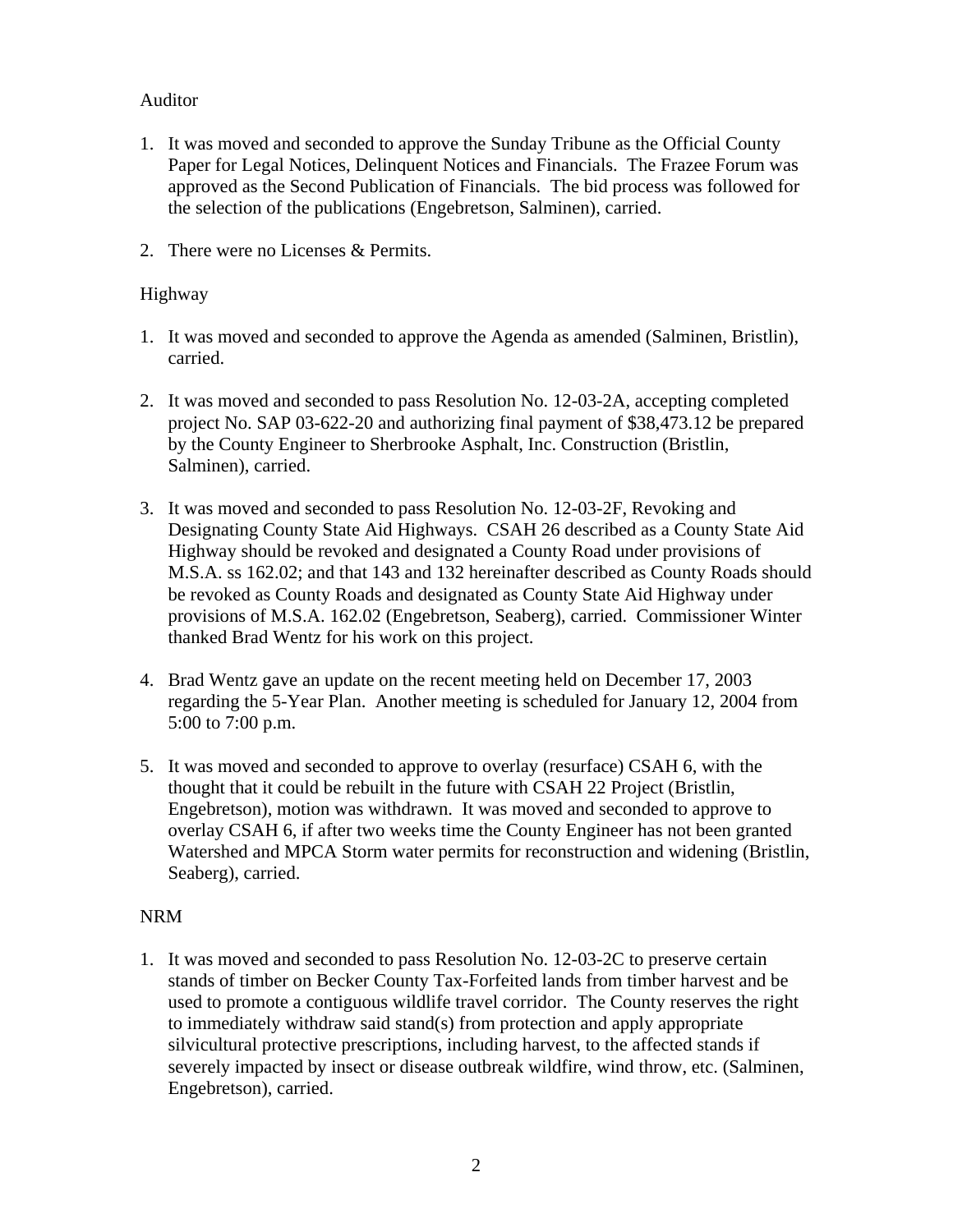### Human Resources

10:00 Closed Session Litigation 10:15 Open Session

- 2. It was the Consensus of the Board to allow Tim Gordon and Nancy Grabanski to proceed with Litigation.
- 3. It was moved and seconded to pass Resolution No. P 12-03-2B, ratifying the following salaries of Elected Officials for 2004:

| <b>County Auditor</b>   | \$59,740 |
|-------------------------|----------|
| <b>County Sheriff</b>   | 69,000   |
| <b>County Treasurer</b> | 58,000   |
| <b>County Recorder</b>  | 50,000   |

 Additionally, the County Auditor, Treasurer, Sheriff and Recorder have agreed to forego annual salary determinations for the years 2005 and 2006. The Auditor, Treasurer, Sheriff and Recorder will receive the same general increase as negotiated with the bargaining units for 2005 and 2006 (Bristlin, Salminen), carried.

- 4. It was moved and seconded to pass Resolution No. 12-03-1E, establishing the salary for the Board of Commissioners at \$18,811 starting on January 1, 2004. The Chair of the Becker County Board will be compensated at \$600 more than the annual salary for a total of \$19,411. The per diem for meeting attendance, other than regular Commission Meetings will be \$50 (Bristlin, Salminen), carried.
- 5. It was moved and seconded to establish salaries for non-union employees consistent with COLA within the current union contracts at 3% (Engebretson, Salminen), carried.

Environmental Services

1. It was moved and seconded to approve the Solid Waste Licenses for 2004 to the following:

| Waste Management       | <b>Fuchs Sanitation</b> |
|------------------------|-------------------------|
| <b>Aune Sanitation</b> | White Earth Sanitation  |
| Metro Disposal         | Minnkota Recycling      |

 Jon and Sons Disposal, Ballard Sanitation, and Hough Inc. are approved pending completion of applications (Salminen, Bristlin), carried.

- 2. Dan Holm, Emergency Management Administrator, gave an update on grants and requested signatures on updating the Becker County Emergency Operations Plan.
- 3. An update was given on the "Christmas for Kids" program, which is headed up by Pam Windels. Commissioner Engebretson noted that the program has expanded from being Christmas for Kids to Christmas for Families.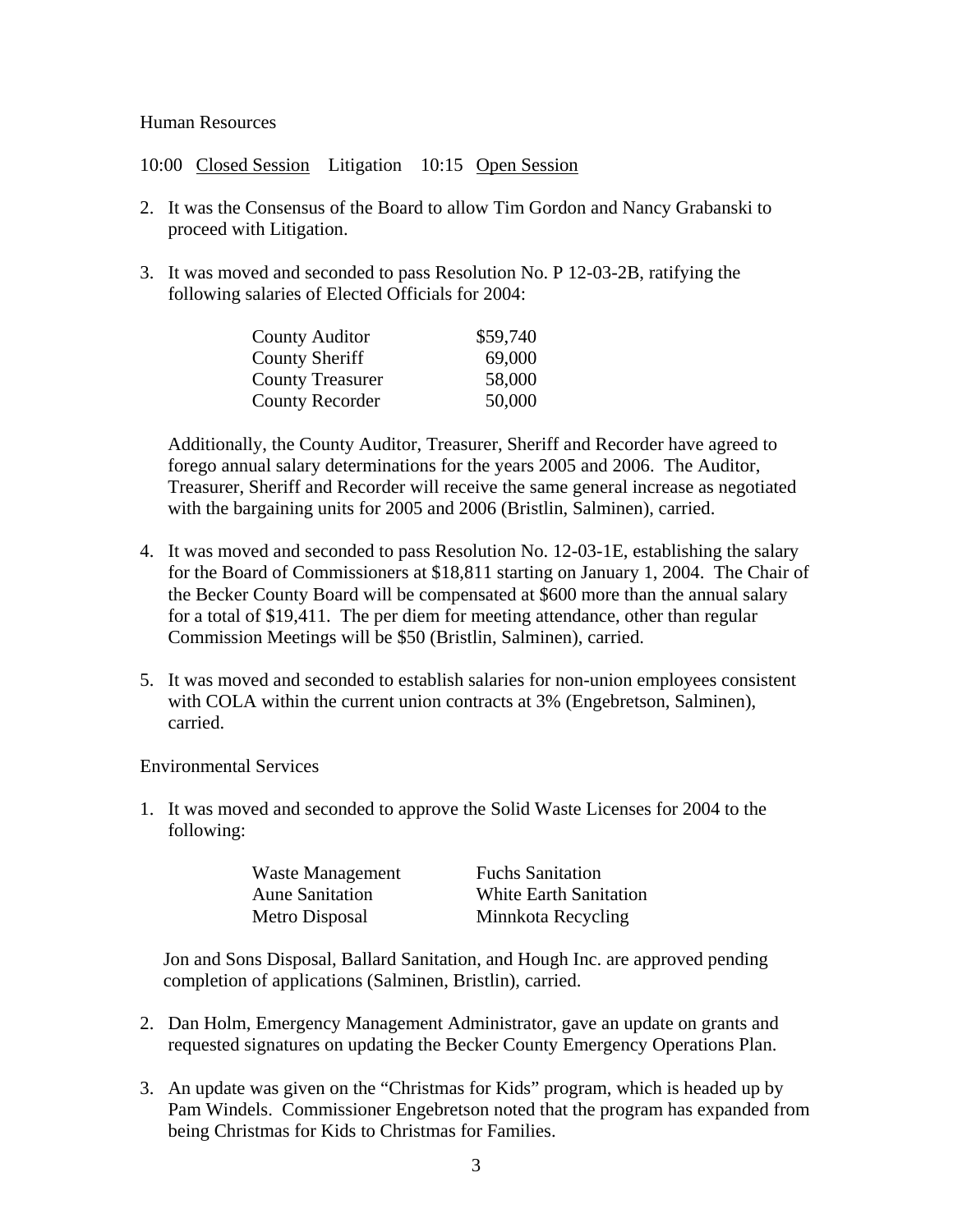## Planning & Zoning

- 1. Planning Commissions (PC) Recommendations of December 16, 2003:
	- 1) FIRST ORDER OF BUSINESS: Old Business: Mardon, Inc., Preliminary Plat of Sherman Shores Third Addition. It was moved and seconded to concur with the findings and recommendations of the PC to approve the change of zone from agriculture to residential and the preliminary plat consisting of six (6) lots based on the fact that the application does meet the criteria of the Zoning Ordinance and Subdivision Ordinance with the stipulation that the Township request a 150' diameter cul-de-sac with a 200' right-of-way (Bristlin, Seaberg), carried.
	- 2) SECOND ORDER OF BUSINESS: New Business: J&K Marine, Kevin Tinjum, Detroit Twp. It was moved and seconded to concur with the findings and recommendations of the PC to approve a conditional use permit to allow a (6)'high fence along the Township road right-of-way for security purposes (Bristlin, Salminen), carried.
	- 3) THIRD ORDER OF BUSINESS: Michelle Yliniemi, Osage Twp. It was moved and seconded to concur with the findings and recommendations of the PC to approve the change of zone from residential to high density residential and a conditional use permit for a planned unit development consisting of (11) rental units and (11) garage units based on the fact that it would be compatible with the residential area and a good conversion of an existing structure (Engebretson, Salminen), carried.
	- 4) FOURTH ORDER OF BUSINESS: Darlene Kimball, Burlington Twp. It was moved and seconded to concur with the findings and recommendations of the PC to approve the change of zone from residential to commercial based on the fact that it is compatible with the surrounding area (Bristlin, Salminen), carried.
	- 5) FIFTH ORDER OF BUSINESS: Lori Thompson, Lake Eunice Twp. It was moved and seconded to concur with the findings and recommendations of the PC to approve a conditional use permit to allow a commercial activity consisting of a retail gift ship and retail greenhouse based on the fact that it would be a good use of the property and compatible with the surrounding area with a recommendation that an access should be provided from County Road 138 (Engebretson, Bristlin), carried.
	- 6) SIXTH ORDER OF BUSINESS: Vicki Bedford, Audubon Twp. It was moved and seconded to concur with the findings and recommendations of the PC to approve the change of zone from agricultural to residential and approve the preliminary plat consisting of (6) lots with the stipulation that the lot line between Lots 1  $\&$  2 be changed to make Lot 1 a non-riparian lot by giving all the lakeshore to Lot 2 (Bristlin, Salminen), carried.
	- 7) SEVENTH ORDER OF BUSINESS: Dennis Nelson, Cormorant Twp. It was moved and seconded to concur with the findings and recommendations of the PC to approve the certificate of survey based on the fact that it does meet the criteria of the Zoning Ordinance and Subdivision Ordinance (Bristlin, Salminen), carried.
	- 8) EIGTH ORDER OF BUSINESS: Final Plat of the Rearrangement of Cormorant Lakes Estates Ease, Jeff Aafedt Developer. It was moved and seconded to concur with the findings and recommendations of the PC to approve the final plat of the Rearrangement of Cormorant Lakes Estates East based on the fact that the final